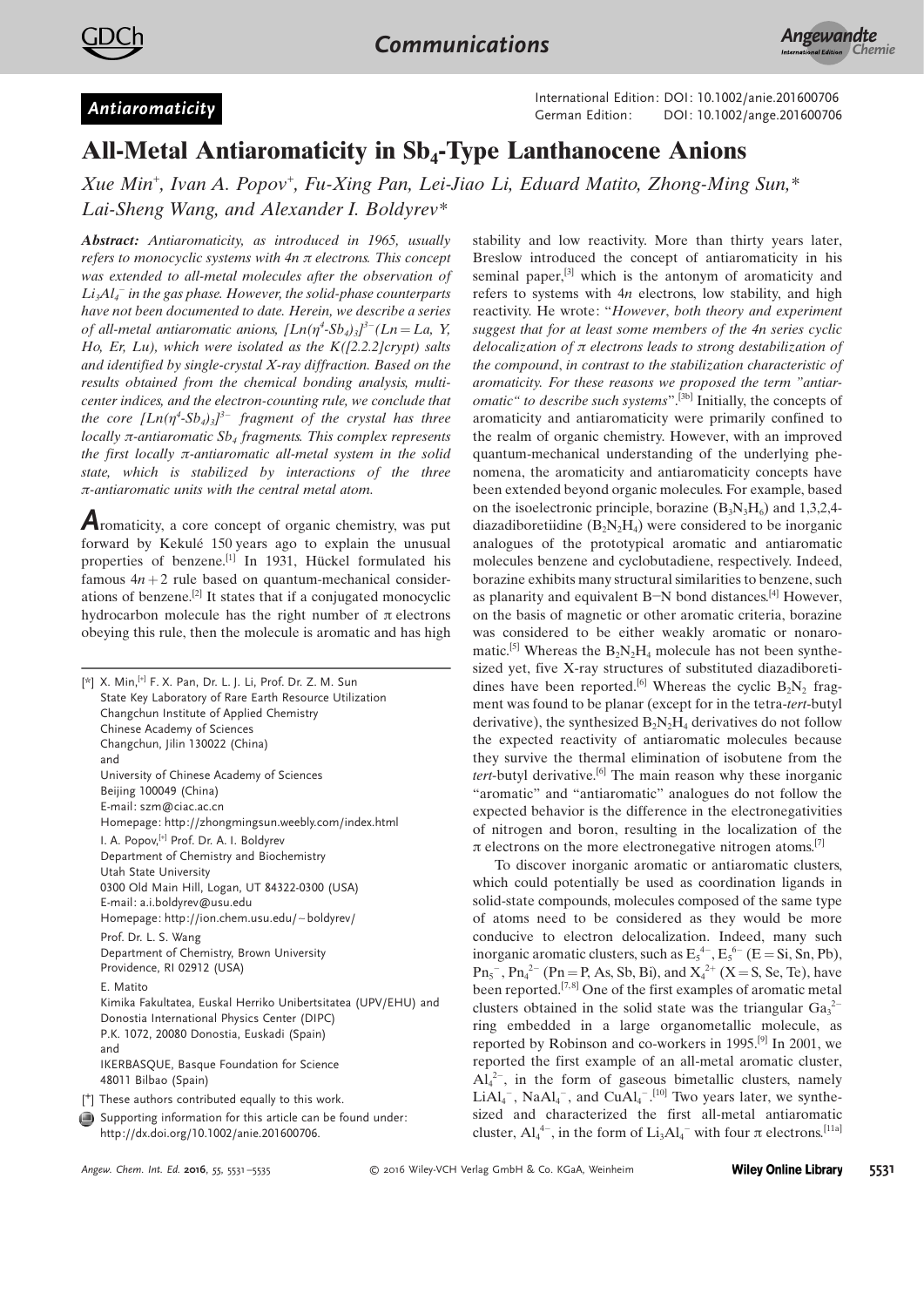The antiaromaticity of  $Li<sub>3</sub>Al<sub>4</sub><sup>-</sup>$  was further discussed in terms of magnetic criteria.<sup>[11b]</sup> Since then, a large number of aromatic and antiaromatic all-metal clusters have been observed in the gas phase. [12]

It is important to note that the synthesis of solid-state compounds with antiaromatic building blocks is understandably much more challenging because of their low stability and high reactivity. Thus far, we are not aware of any solid-state compounds containing all-metal  $\pi$ -antiaromatic building blocks. Recently, we reported an all-metal aromatic sandwich Au-Sb cluster.<sup>[13]</sup> In this context, delocalized  $\pi$  bonding in each aromatic  $Sb_3$  unit was induced by intramolecular electron transfers. Therefore, we were interested in whether a redistribution of valence electrons could happen in a conventional Zintl cluster  $\text{Sb}_4^{2-[14]}$  through stabilization by certain metal cations. Moreover, Dehnen and co-workers have synthesized a handful of ternary intermetalloid cage-like anions, in which lanthanide atoms are encapsulated by mixed Group 13/15 or 14/15 cages.<sup>[15]</sup> Their investigations show a delocalization of lone pairs in main-group metal frameworks toward the empty  $d_{z^2}$  orbital of  $Ln^{3+}$ , which preliminarily confirmed the feasibility of introducing lanthanide ions into main-group clusters. In this work, we treated a new, but more reactive lanthanide compound,  $Ln(benzyl)_{3}(THF)_{3}$ , with the Zintl precursor  $K_5Sb_4$  in pyridine solution, which led to the isolation of a family of complexes with an entirely new structure,  $[K([2.2.2]crypt)]_3[Ln(\eta^4-Sb_4)_3]$  4py (py = pyridine; Ln = La (1), Y (2), Ho (3), Er (4), or Lu (5)), which are governed by antiaromaticity. Quantum-chemical calculations indeed indicated that there is a redistribution of the valence electrons from the cyclo-Sb<sub>4</sub> units to  $Ln^{3+}$ .

Compounds 1–5,  $[Ln(\eta^4-Sb_4)_3]^{3-}$ , feature three all-metal  $\pi$ -antiaromatic Sb<sub>4</sub> rhombic units as coordination ligands, which are all very air-sensitive and have quasi- $D_{3h}$  symmetry, as shown in Figure 1 for  $Ln = La(1)$ . The lanthanide ion in  $[Ln(\eta^4-Sb_4)_3]^{3-}$  is surrounded by three cyclo-Sb<sub>4</sub> units; this structure type is similar to lanthanocene,  $LnCp_3$  (Cp = cyclopentadiene), except that there are equatorial interactions between adjacent  $cyclo-Sb<sub>4</sub>$  units (average Sb–Sb distance: 3.036 Å in 1). These  $[{\rm Ln}(\eta^4$ -Sb<sub>4</sub>)<sub>3</sub>]<sup>3-</sup> species represent the first all-metal binary lanthanide/main group anions as such structures have never been reported before. Owing to the isostructural features of all  $[Ln(\eta^4-Sb_4)_3]^{3-}$  species, only the data for  $1 (Ln = La)$  will be presented and discussed. The data for the other compounds can be found in the Supporting Information.

Among the three  $\eta^4$ -Sb<sub>4</sub> units or the twelve Sb atoms around the La atom (Figure 1), there are two types of La–Sb interactions: six to Sb atoms in equatorial positions (between La and Sb1, Sb3, Sb5, Sb7, Sb9, and Sb11), ranging from 3.4338(5) to 3.4735(5) Å, and another six interactions with Sb atoms in non-equatorial positions (between La and Sb2, Sb4, Sb6, Sb8, Sb10, and Sb12), with relatively short La–Sb distances of  $3.2386(5)$  to  $3.2634(5)$  Å. To the best of our knowledge, compounds with Ln-Sb bonds have rarely been reported. Only two compounds with the formula RLn-Sb  $(R = \text{organic group})^{[16]}$  have been described. Molecular allmetal rare-earth polyantimonide clusters have never been synthesized, whereas the analogous transition-metal polyan-



Figure 1. The structure of  $[La(\eta^4-Sb_4)_3]^3$ <sup>-</sup> (1). Thermal ellipsoids set at 50% probability. A) Top view of the central projection. B) Side view. Selected bond ranges: Bonds between La and equatorial Sb atoms:  $3.4338(5) - 3.4735(5)$  Å: bonds between La and non-equatorial Sb atoms:  $3.2386(5) - 3.2634(5)$  Å; Sb-Sb bonds in cyclo-(Sb1-Sb4):  $2.8180(6) - 2.8339(6)$  Å; Sb-Sb bonds in cyclo-(Sb5–Sb8): 2.8088(5)– 2.8262(6) Å; Sb-Sb bonds in cyclo-(Sb9-Sb12): 2.8171(5)-2.8262(6) Å; bonds between equatorial Sb atoms:  $3.0179(6) - 3.0517(5)$  Å.

timonide clusters have been intensively investigated.<sup>[17]</sup> As a result of the lanthanide contraction, the average Ln–Sb distances decrease significantly across the Ho, Er, and Lu analogues (see the Supporting Information, Table S2 and Figure S2). Furthermore, the contraction effect is also reflected in the dihedral angles in the  $cyclo-Sb<sub>4</sub>$  units from La to Lu (Table S3, Figure S3). The average Sb-Sb bond lengths (2.819 Å) within the cyclo-Sb<sub>4</sub> units are comparable among all five complexes, and they are slightly longer than those in previously isolated  $Sb_4^2$ <sup>-</sup> (2.750 Å).<sup>[14]</sup> Three-dimensional views of the compounds are shown in Figure 2.

The uniform bond lengths and the deviation from planarity imply unique electronic structures in the  $\alpha$  cyclo-Sb<sub>4</sub> units. To improve our understanding of the structure and bonding in the new  $[Ln(\eta^4-Sb_4)_3]^{3-}$  species, we performed chemical bonding analyses using the adaptive natural density partitioning (AdNDP) method.<sup>[18]</sup> Detailed AdNDP results can be found in the Supporting Information. In brief, the AdNDP analyses revealed twelve s-type lone pairs on the twelve Sb atoms (Figure  $3A$ ), twelve classical 2c-2e Sb-Sb  $\sigma$  bonds (4 on each cyclo-Sb<sub>4</sub> unit; Figure 3B), which are responsible for the bonding within the three separated cyclo- $Sb_4$  blocks (Sb1–Sb4, Sb5–Sb8, and Sb9–Sb12), three 3c-2e s bonds, which are responsible for the bonding between the three separate  $cyclo-Sb<sub>4</sub>$  units in the equatorial plane, as well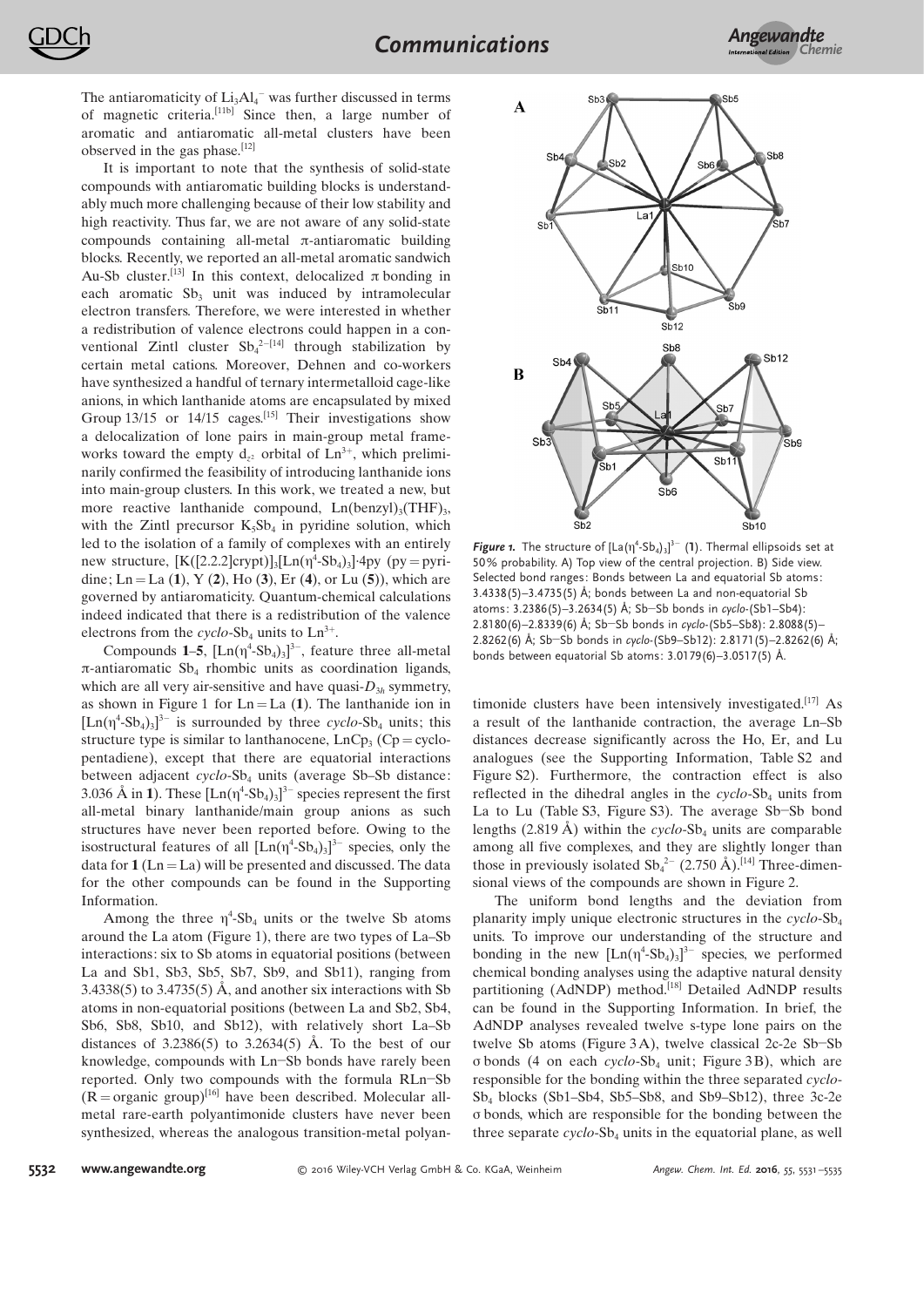

**Figure 2.** [K([2.2.2]crypt)]<sub>3</sub>[Ln( $\eta$ <sup>4</sup>-Sb<sub>4</sub>)<sub>3</sub>]·4py (Ln = La, Y, Ho, Er, Lu) viewed down the b axis. Hydrogen atoms were omitted for clarity.



Figure 3. Chemical bonding analysis by the AdNDP method at the Def2-SVPD level of theory. A) The twelve s-type lone pairs (1c-2e bonds) on twelve Sb atoms (1 per Sb atom), shown superimposed onto the molecular framework. B) The twelve 2c-2e Sb-Sb  $\sigma$  bonds, shown superimposed onto the molecular framework. C) The three 3c- $2e \sigma$  bonds, shown superimposed onto the molecular framework. D) Two 5c-2e  $\pi$  bonds in one cyclo-Sb<sub>4</sub> unit. The four other 5c-2e  $\pi$  bonds were omitted for clarity. ON stands for occupation number and is equal to  $2.0 \, |e|$  in an ideal case.

as for the interaction of La with the equatorial Sb atoms (La/ Sb1/Sb11, La/Sb3/Sb5, and La/Sb7/Sb9, Figure 3C), and six  $5c-2e$   $\pi$  bonds on the three LaSb<sub>4</sub> fragments (two  $5c-2e$  $\pi$  bonds on each fragment are shown in Figure 3D).

The two 5c-2e  $\pi$  bonds on each Sb<sub>4</sub> fragment are quite similar to the two 4c-2e  $\pi$  bonds in the distorted rectangular

structure of a neutral  $Sb_4$  cluster,<sup>[19]</sup> rendering the compounds  $\pi$ -antiaromatic according to Breslow's  $4n$  rule. Therefore, on the basis of the AdNDP analyses and the electron-counting rule, the  $[Ln(\eta^4-Sb_4)_3]^{3-}$  cluster contains three  $\pi$ -antiaromatic Sb<sup>4</sup> fragments. The question is why such unstable antiaromatic units should be present in lanthanocene-type anions. Essentially, the strong interactions between the antiaromatic  $\alpha$ cyclo-Sb<sub>4</sub> units with the central Ln atom help stabilize the whole  $[Ln(\eta^4-Sb_4)_3]^{3-}$  complex.

A simple electron count reveals that the Ln atom possesses a positive charge of  $3 +$  in the ionic limit in all the  $[Ln(\eta^4-Sb_4)_3]^{3-}$  complexes, which would lead to a negative charge of  $2-$  on each cyclo-Sb<sub>4</sub> block, as also confirmed by an effective oxidation-state analysis $[19]$  (see the Supporting Information for details). An aromatic  $\text{Sb}_4^2$  species with  $6\pi$ electrons and a square-planar structure has previously been isolated.<sup>[20]</sup> However, the bonding situation in the  $\ncyclo-Sb_4$ units in the  $[Ln(\eta^4-Sb_4)_3]^{3-}$  cluster is different from that in an isolated  $\text{Sb}_4^2$ <sup>-</sup> dianion owing to the interactions between the  $Sb_4$  units and the central Ln atom. To be more precise, there is appreciable equatorial Sb–Sb bonding between the neighboring  $\alpha$ yclo-Sb<sub>4</sub> units, as well as between the  $\alpha$ yclo-Sb<sub>4</sub> units and the central Ln atom, via the 3c-2e  $\sigma$  bonds in  $[Ln(\eta^4-Sb_4)_3]^{3-}$ (Figure 3C). In fact, approximately two electrons on each  $cyclo-Sb<sub>4</sub>$  unit participate in the formation of the 3c-2e intracluster equatorial bonds, thus leaving only four electrons for the  $\pi$  framework on the cyclo-Sb<sub>4</sub> unit. The rhombic distortion of the  $Sb_4$  units can be considered as a direct consequence of its antiaromaticity. We believe that the local  $\pi$  antiaromaticity of the Sb<sub>4</sub> units is also consistent with the very high air sensitivity and reactivity of all of the  $[K([2.2.2]crypt)]_3[Ln(\eta^4-Sb_4)_3]$ ·4py compounds.

Additional information on the antiaromaticity of the cyclo-Sb<sup>4</sup> units could potentially be obtained on the basis of nucleus independent chemical shift (NICS) indices. [21] However, such an analysis by Tsipis<sup>[22]</sup> showed that the  $\text{Sb}_4^2$ dianion is antiaromatic although it has six delocalized  $\pi$  electrons and a square-planar structure, which would be consistent with a  $\pi$ -aromatic cluster. We thus did not use NICS in this case as it may lead to spurious results. Therefore, we calculated the electronic multicenter indices  $(I<sub>ring</sub>$  and MCIs),[23, 24] which were previously shown to give excellent results for organic,<sup>[23–25]</sup> all-metal,<sup>[26]</sup> and inorganic<sup>[27]</sup> compounds, providing aromaticity trends that are superior to those furnished by NICS.<sup>[28]</sup> The multicenter calculations showed that the  $Sb_4$  blocks are more similar to cyclobutadiene than to cyclobutane (see the Supporting Information for further details). In fact, coordination of the three  $\text{Sb}_4^2$ moieties with the  $La^{3+}$  ion drastically reduces the aromaticity of the  $Sb_4$  units and gives multicenter values that are very close to those of cyclobutadiene, an organic antiaromatic counterpart.

In conclusion, a family of all-metal antiaromatic complexes,  $[Ln(\eta^4-Sb_4)_3]^{3-}$  (Ln = La, Y, Ho, Er, Lu), have been synthesized and structurally identified; the  $Ln<sup>3+</sup>$  ions are facially coordinated by three antiaromatic  $cyclo-Sb<sub>4</sub>$  units. Chemical bonding analyses by AdNDP of the  $[Ln(\eta^4-Sb_4)_3]^{3-}$ complexes showed that the  $Sb_4$  building blocks feature four  $\pi$  electrons and are thus antiaromatic according to Breslow's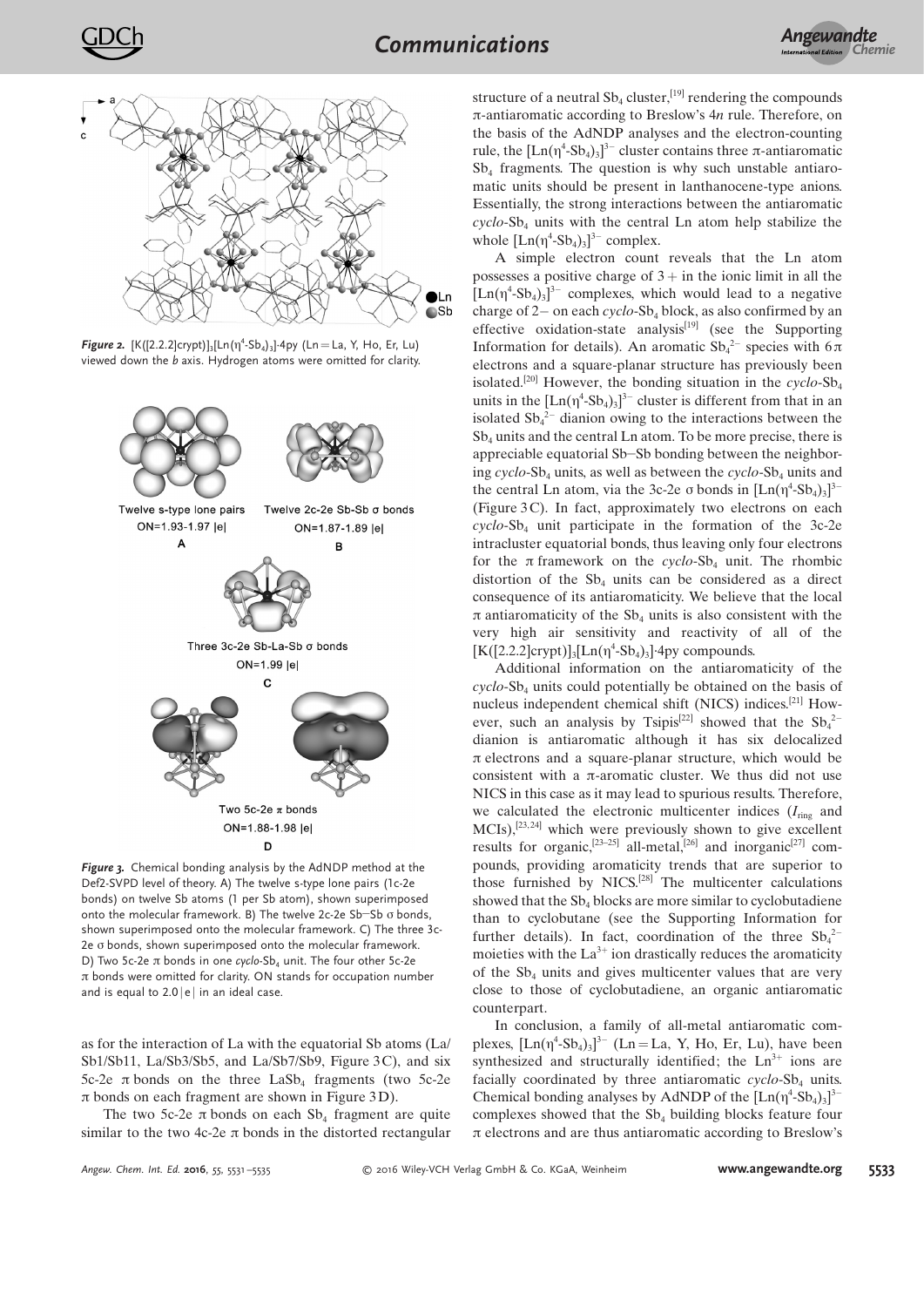4n rule. The calculated multicenter indices reveal strong resemblance with cyclobutadiene.<sup>[29]</sup> thus confirming the antiaromatic character of the  $Sb<sub>4</sub>$  fragments. The stability of the  $[Ln(\eta^4-Sb_4)_3]^3$  complexes was found to be due to interactions within the  $Sb_4$  units and additional interactions between the cyclo-Sb<sub>4</sub> units and the central lanthanide atom. The  $[Ln(\eta^4-Sb_4)_3]^{3-}$  complexes represent the first all-metal antiaromatic compounds to be made in the condensed phase. They have opened a new direction in the synthesis of novel bimetallic lanthanide compounds and will stimulate further investigations of antiaromaticity in inorganic chemistry and material science.

## Acknowledgements

This work was supported by the National Natural Science Foundation of China (21171162, U1407101). We thank Prof. Zhong-Fang Chen and Prof. Hua-Jin Zhai for fruitful discussions. The theoretical work done at Utah State University was supported by the National Science Foundation (CHE-1361413 to A.I.B.). Computer, storage, and other resources from the Division of Research Computing in the Office of Research and Graduate Studies at Utah State University are gratefully acknowledged. This research was funded by a Spanish MINECO Project (CTQ2014-52525-P) and the Basque Country Consolidated Group (IT588-13).

Keywords: antiaromaticity · antimony · chemical bonding analysis · lanthanocenes · Zintl anions

How to cite: Angew. Chem. Int. Ed. 2016, 55, 5531-5535 Angew. Chem. 2016, 128, 5621– 5625

- [1] a) A. Kekulé, *Bull. Soc. Chim.* **1865**, 3, 98-110; b) A. Kekulé, Bull. Acad. R. Belg. 1965, 119, 551-563; c) A. Kekulé, Ann. Chem. **1865**, 137, 129-136.
- [2] a) E. Hîckel, Z. Phys. 1931, 70, 204 286; b) E. Hîckel, Z. Phys. 1932, 76, 628 – 648.
- [3] a) R. Breslow, [Chem.](http://dx.doi.org/10.1021/cen-v043n026.p090) Eng. News 1965, 43, 90 100; b) R. Breslow, [Acc. Chem.](http://dx.doi.org/10.1021/ar50072a001) Res. 1973, 6, 393 – 398.
- [4] R. Boese, A. H. Maulitz, P. Stellberg, [Chem.](http://dx.doi.org/10.1002/cber.19941271011) Ber. 1994, 127, 1887 [– 1889](http://dx.doi.org/10.1002/cber.19941271011).
- [5] a) E. D. Jemmis, B. Kiran, [Inorg. Chem.](http://dx.doi.org/10.1021/ic970737y) 1998, 37, 2110 2116; b) P. v. R. Schleyer, H. Jiao, N. J. R. v. E. Hommes, V. G. Malkin, O. L. Malkina, J. Am. Chem. Soc. 1997, 119[, 12669](http://dx.doi.org/10.1021/ja9719135) – 12670; c) P. W. Fowler, E. Steiner, J. [Phys. Chem.](http://dx.doi.org/10.1021/jp9637946) A 1997, 101, 1409 – [1413](http://dx.doi.org/10.1021/jp9637946); d) R. Islas, E. Chamorro, J. Robles, T. Heine, J. C. Santos, G. Merino, Struct. [Chem.](http://dx.doi.org/10.1007/s11224-007-9229-z) 2007, 18, 833 – 839.
- [6] E. v. Steuber, G. Elter, M. Noltemeyer, H. G. Schmidt, A. Meller, [Organometallics](http://dx.doi.org/10.1021/om0005912) 2000, 19, 5083 – 5091.
- [7] I. A. Popov, A. I. Boldyrev in The Chemical Bond. Chemical Bonding Across the Periodic Table, Vol. 14 (Eds.: G. Frenking, S. Shaik), Wiley-VCH, Weinheim 2014, pp. 421 – 444.
- [8] a) N. Burford, J. Passmore, J. C. P. Sanders in From Atoms to Polymers. Isoelectronic Analogies (Eds.: J. F. Liebman, A. Greenburg), VCH, New York 1989, pp. 53 – 108; b) T. Klapoetke, J. Passmore, Acc. [Chem.](http://dx.doi.org/10.1021/ar00163a002) Res. 1989, 22, 234 – 240; c) T. R. Galeev, A. I. Boldyrev, Annu. [Rep. Prog. Chem.](http://dx.doi.org/10.1039/c1pc90004h) Sect. C 2011, 107[, 124](http://dx.doi.org/10.1039/c1pc90004h) – 147; d) N. Arleth, M. T. Gamer, R. Köppe, S. N. Konchenko, M. Fleischmann, M. Scheer, P. W. Roesky, [Angew.](http://dx.doi.org/10.1002/anie.201509749) [Chem.](http://dx.doi.org/10.1002/anie.201509749) Int. Ed. 2016, 55, 1557 – 1560; [Angew. Chem.](http://dx.doi.org/10.1002/ange.201509749) 2016, 128, 1583 [– 1586](http://dx.doi.org/10.1002/ange.201509749); e) L. Yong, S. D. Hoffmann, T. F. Fässler, S. Riedel,

M. Kaupp, [Angew. Chem.](http://dx.doi.org/10.1002/anie.200462342) Int. Ed. 2005, 44, 2092 – 2096; [Angew.](http://dx.doi.org/10.1002/ange.200462342) [Chem.](http://dx.doi.org/10.1002/ange.200462342) 2005, 117, 2129 – 2133; f) L. Todorov, S. C. Sevov, [Inorg.](http://dx.doi.org/10.1021/ic0491837) [Chem.](http://dx.doi.org/10.1021/ic0491837) 2004, 43, 6490-6494.

- [9] X. W. Li, W. T. Pennington, G. H. Robinson, J. Am. [Chem.](http://dx.doi.org/10.1021/ja00133a045) Soc. 1995, 117, 7578 [– 7579](http://dx.doi.org/10.1021/ja00133a045).
- [10] X. Li, A. E. Kuznetsov, H. F. Zhang, A. I. Boldyrev, L. S. Wang, [Science](http://dx.doi.org/10.1126/science.291.5505.859) 2001, 291, 859 – 861.
- [11] a) A. E. Kuznetsov, K. A. Birch, A. I. Boldyrev, X. Li, H. J. Zhai, L. S. Wang, [Science](http://dx.doi.org/10.1126/science.1082477) 2003, 300, 622 – 625; b) R. Islas, T. Heine, G. Merino, J. Chem. Theory [Comput.](http://dx.doi.org/10.1021/ct700009k) 2007, 3, 775 – 781.
- [12] a) A. I. Boldyrev, L. S. Wang, [Chem.](http://dx.doi.org/10.1021/cr030091t) Rev. 2005, 105, 3716 3757; b) C. A. Tsipis, [Coord.](http://dx.doi.org/10.1016/j.ccr.2005.01.031) Chem. Rev. 2005, 249, 2740 – 2762; c) D. Y. Zubarev, A. I. Boldyrev in Computational Inorganic and Bioinorganic Chemistry (Eds.: E. I. Solomon, R. A. Scott, R. B. King), Chichester, Wiley, 2009, pp. 551 – 562; d) A. P. Sergeeva, B. B. Averkiev, A. I. Boldyrev in Metal-Metal Bonding. Structure and Bonding book series (Ed.: G. Parkin), Springer, Berlin/Heidelberg, 2010, pp. 275 – 306; e) C. A. Tsipis in Metal-Metal Bonding. Structure and Bonding book series (Ed.: G. Parkin), Springer, Berlin/Heidelberg, 2010, pp. 217 – 274; f) A. P. Sergeeva, A. I. Boldyrev in Aromaticity and Metal Clusters (Ed.: P. K. Chattaraj), CRC, Boca Raton, 2010, pp. 55 – 68; g) J. M. Mercero, A. I. Boldyrev, G. Merino, J. M. Ugalde, Chem. [Soc. Rev.](http://dx.doi.org/10.1039/C5CS00341E) 2015, 44, 6519 – 6534; h) F. Feixas, E. Matito, J. Poater, M. Solà, WIREs [Comput.](http://dx.doi.org/10.1002/wcms.1115) Mol. Sci. 2013, 3,  $105 - 122.$
- [13] F. X. Pan, L. J. Li, Y. J. Wang, J. C. Guo, H. J. Zhai, L. Xu, Z. M. Sun, J. Am. Chem. Soc. 2015, 137, 10954 [– 10957](http://dx.doi.org/10.1021/jacs.5b07730).
- [14] S. C. Critchlow, J. D. Corbett, *[Inorg. Chem.](http://dx.doi.org/10.1021/ic00174a026)* **1984**, 23, 770-774.
- [15] a) F. Lips, R. Clérac, S. Dehnen, [Angew. Chem.](http://dx.doi.org/10.1002/anie.201005655) Int. Ed. 2011, 50, 960 [– 964](http://dx.doi.org/10.1002/anie.201005655); [Angew. Chem.](http://dx.doi.org/10.1002/ange.201005655) 2011, 123, 991 – 995; b) F. Lips, M. Hołyńska, R. Clérac, U. Linne, I. Schellenberg, R. Pöttgen, F. Weigend, S. Dehnen, J. Am. [Chem.](http://dx.doi.org/10.1021/ja209226b) Soc. 2012, 134, 1181-1191; c) B. Weinert, F. Weigend, S. Dehnen, Chem. [Eur. J.](http://dx.doi.org/10.1002/chem.201202369) 2012, 18, 13589 [– 13595](http://dx.doi.org/10.1002/chem.201202369); d) B. Weinert, F. Müller, K. Harms, R. Clérac, S. Dehnen, [Angew. Chem.](http://dx.doi.org/10.1002/anie.201407288) Int. Ed. 2014, 53, 11979 – 11983; [Angew.](http://dx.doi.org/10.1002/ange.201407288) Chem. 2014, 126[, 12173](http://dx.doi.org/10.1002/ange.201407288) – 12177; e) R. Ababei, W. Massa, B. Weinert, P. Pollak, X. Xie, R. Clérac, F. Weigend, S. Dehnen, [Chem.](http://dx.doi.org/10.1002/chem.201404904) Eur. J. 2015, 21, 386 – 394.
- [16] a) W. L. Evans, S. L. Gonzales, J. W. Ziller, Chem. [Commun.](http://dx.doi.org/10.1039/c39920001138) 1992[, 1138](http://dx.doi.org/10.1039/c39920001138) – 1139; b) G. B. Deacon, E. E. Delbridge, G. D. Fallon, [Organometallics](http://dx.doi.org/10.1021/om990932f) 2000, 19, 1713 – 1721.
- [17] a) S. Charles, B. W. Eichhorn, S. G. Bott, J. Am. [Chem.](http://dx.doi.org/10.1021/ja00066a067) Soc. 1993, 115, 5837 [– 5838](http://dx.doi.org/10.1021/ja00066a067); b) S. Charles, B. W. Eichhorn, A. L. Rheingold, S. G. Bott, J. Am. [Chem.](http://dx.doi.org/10.1021/ja00097a014) Soc. 1994, 116, 8077 – 8086; c) U. Bollea, W. Treme, J. Chem. [Soc. Chem.](http://dx.doi.org/10.1039/C39940000217) Commun. 1994, 217 – 219; d) B. Kesanli, J. Fettinger, B. Eichhorn, J. Am. [Chem.](http://dx.doi.org/10.1021/ja034207e) Soc. 2003, 125, 7367 [– 7376](http://dx.doi.org/10.1021/ja034207e); e) B. Kesanli, J. Fettinger, B. Scott, B. Eichhorn, [Inorg. Chem.](http://dx.doi.org/10.1021/ic035397x) 2004, 43, 3840 – 3846; f) M. J. Moses, J. C. Fettinger, B. W. Eichhorn, [Inorg. Chem.](http://dx.doi.org/10.1021/ic0616535) 2007, 46, 1036 – 1038; g) S. Scharfe, F. Kraus, S. Stegmaier, A. Schier, T. F. Fässler, [Angew.](http://dx.doi.org/10.1002/anie.201001630) [Chem.](http://dx.doi.org/10.1002/anie.201001630) Int. Ed. 2011, 50, 3630 – 3670; [Angew. Chem.](http://dx.doi.org/10.1002/ange.201001630) 2011, 123, 3712 [– 3754](http://dx.doi.org/10.1002/ange.201001630); h) R. S. P. Turbervill, J. M. Goicoechea, [Chem.](http://dx.doi.org/10.1021/cr500387w) Rev. 2014, 114, 10807 [– 10828](http://dx.doi.org/10.1021/cr500387w).
- [18] D. Y. Zubarev, A. I. Boldyrev, [Phys. Chem.](http://dx.doi.org/10.1039/b804083d) Chem. Phys. 2008, 10, 5207 [– 5217](http://dx.doi.org/10.1039/b804083d).
- [19] E. Ramos-Cordoba, V. Postils, P. Salvador, J. Chem. [Theory](http://dx.doi.org/10.1021/ct501088v) [Comput.](http://dx.doi.org/10.1021/ct501088v) 2015, 11, 1501 – 1508.
- [20] A. E. Kuznetsov, H. J. Zhai, L. S. Wang, A. I. Boldyrev, [Inorg.](http://dx.doi.org/10.1021/ic020426+) [Chem.](http://dx.doi.org/10.1021/ic020426+) 2002, 41, 6062 – 6070.
- [21] P. v. R. Schleyer, C. Maerker, A. Dransfeld, H. Jiao, N. J. R. v. E. Hommes, J. Am. [Chem.](http://dx.doi.org/10.1021/ja960582d) Soc. 1996, 118, 6317-6318.
- [22] A. C. Tsipis, *[Phys. Chem.](http://dx.doi.org/10.1039/b903677f) Chem. Phys.* **2009**, 11, 8244 8261.
- [23] M. Giambiagi, M. S. de Giambiagi, C. D. dos Santos Silva, A. Paiva de Figuereido, [Phys. Chem.](http://dx.doi.org/10.1039/b002009p) Chem. Phys. 2000, 2, 3381 – [3392](http://dx.doi.org/10.1039/b002009p).